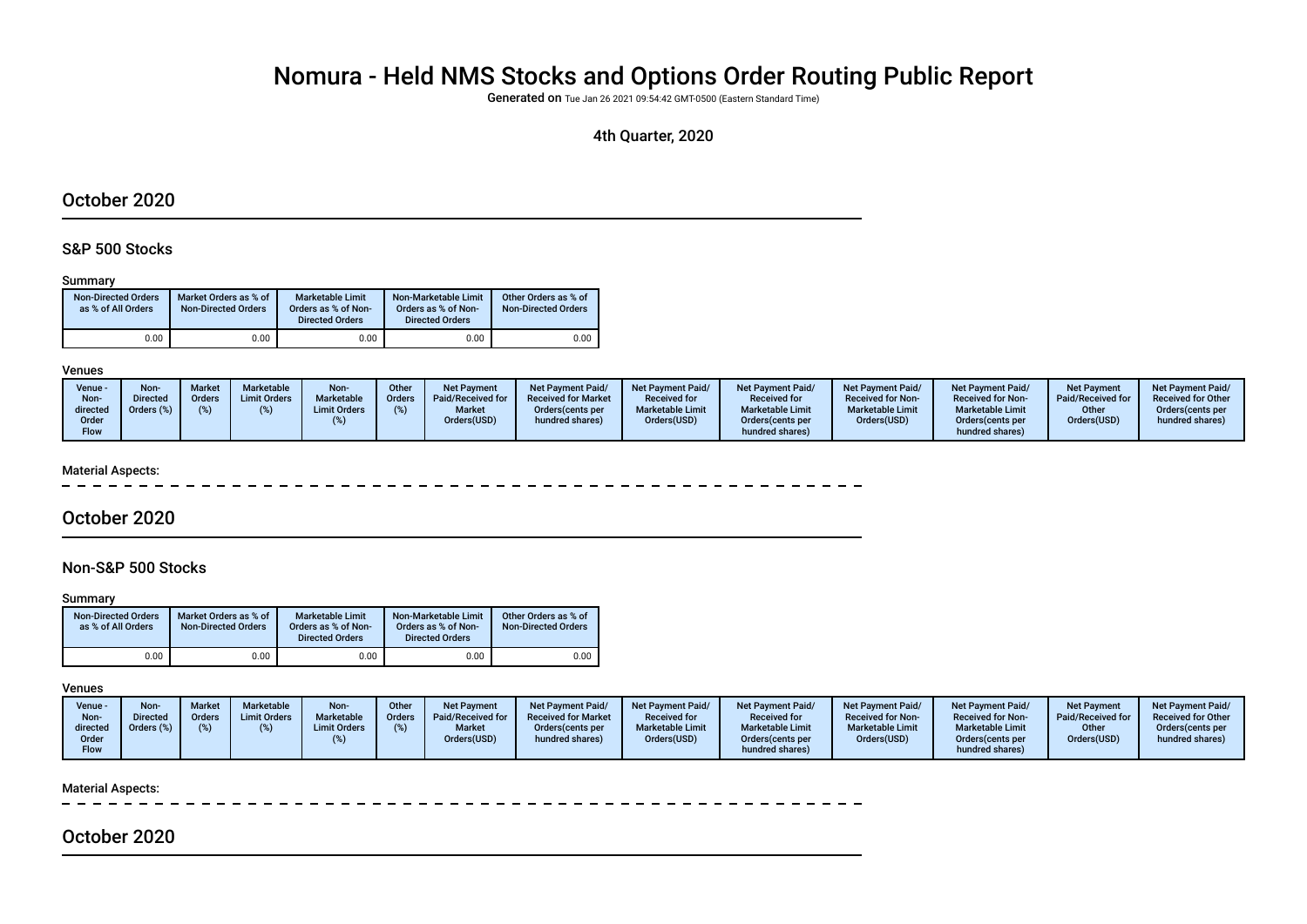## **Options**

## Summary

| <b>Non-Directed Orders</b><br>as % of All Orders | Market Orders as % of<br><b>Non-Directed Orders</b> | <b>Marketable Limit</b><br>Orders as % of Non-<br><b>Directed Orders</b> | Non-Marketable Limit<br>Orders as % of Non-<br><b>Directed Orders</b> | Other Orders as % of<br><b>Non-Directed Orders</b> |
|--------------------------------------------------|-----------------------------------------------------|--------------------------------------------------------------------------|-----------------------------------------------------------------------|----------------------------------------------------|
| 100.00                                           | 4.56                                                | 0.00                                                                     | 0.00                                                                  | 95.44                                              |

### Venues

| Venue -<br>Non-directed<br><b>Order Flow</b>                 | Non-<br><b>Directed</b><br>Orders (%) | <b>Market</b><br><b>Orders</b><br>$(\%)$ | <b>Marketable</b><br><b>Limit Orders</b><br>$(\%)$ | Non-<br>Marketable<br><b>Limit Orders</b><br>(%) | Other<br>Orders<br>(%) | <b>Net Payment</b><br>Paid/Received for<br><b>Market</b><br>Orders(USD) | <b>Net Payment Paid/</b><br><b>Received for Market</b><br>Orders (cents per<br>hundred shares) | Net Payment Paid/<br><b>Received for</b><br><b>Marketable Limit</b><br>Orders(USD) | Net Payment Paid/<br><b>Received for</b><br><b>Marketable Limit</b><br>Orders (cents per<br>hundred shares) | Net Payment Paid/<br><b>Received for Non-</b><br><b>Marketable Limit</b><br>Orders(USD) | <b>Net Payment Paid/</b><br><b>Received for Non-</b><br><b>Marketable Limit</b><br>Orders (cents per<br>hundred shares) | <b>Net Payment</b><br>Paid/Received<br>for Other<br>Orders(USD) | Net Payment Paid/<br><b>Received for Other</b><br>Orders (cents per<br>hundred shares) |
|--------------------------------------------------------------|---------------------------------------|------------------------------------------|----------------------------------------------------|--------------------------------------------------|------------------------|-------------------------------------------------------------------------|------------------------------------------------------------------------------------------------|------------------------------------------------------------------------------------|-------------------------------------------------------------------------------------------------------------|-----------------------------------------------------------------------------------------|-------------------------------------------------------------------------------------------------------------------------|-----------------------------------------------------------------|----------------------------------------------------------------------------------------|
| <b>INSTINET</b>                                              | 86.66                                 | .36                                      | 0.00                                               | 0.00                                             | 98.64                  | 59.11                                                                   | 2.7881                                                                                         |                                                                                    | 0.0000                                                                                                      | $\Omega$                                                                                | 0.0000                                                                                                                  | 9,623.22                                                        | 3.1141                                                                                 |
| <b>ICAP</b>                                                  | 5.38                                  | 16.14                                    | 0.00                                               | 0.00                                             | 83.86                  | 4,862.62                                                                | 13.5596                                                                                        |                                                                                    | 0.0000                                                                                                      | 0                                                                                       | 0.0000                                                                                                                  | 17,840.02                                                       | 12.9600                                                                                |
| Lakeshore                                                    | 2.44                                  | 36.63                                    | 0.00                                               | 0.00                                             | 63.37                  | 2,627.96                                                                | 53.5880                                                                                        |                                                                                    | 0.0000                                                                                                      | $\Omega$                                                                                | 0.0000                                                                                                                  | 9,601.5                                                         | 50.1070                                                                                |
| CASY                                                         | 2.08                                  | 27.91                                    | 0.00                                               | 0.00                                             | 72.09                  | 2,826.09                                                                | 15.4575                                                                                        |                                                                                    | 0.0000                                                                                                      | $\Omega$                                                                                | 0.0000                                                                                                                  | 12,565.78                                                       | 14.3593                                                                                |
| Pyramid                                                      | 0.94                                  | 33.33                                    | 0.00                                               | 0.00                                             | 66.67                  | 531.09                                                                  | 60.0098                                                                                        |                                                                                    | 0.0000                                                                                                      | 0                                                                                       | 0.0000                                                                                                                  | 4,469.78                                                        | 57.6821                                                                                |
| TULLETT<br>PREBON<br><b>FINANCIAL</b><br><b>SERVICES LLC</b> | 0.72                                  | 33.33                                    | 0.00                                               | 0.00                                             | 66.67                  | 2.477.76                                                                | 27.8400                                                                                        |                                                                                    | 0.0000                                                                                                      | $\Omega$                                                                                | 0.0000                                                                                                                  | 2,576.56                                                        | 25.3150                                                                                |
| Baycrest                                                     | 0.46                                  | 47.37                                    | 0.00                                               | 0.00                                             | 52.63                  | 296.16                                                                  | 32.8706                                                                                        |                                                                                    | 0.0000                                                                                                      | 0                                                                                       | 0.0000                                                                                                                  | 1,501.35                                                        | 35.9604                                                                                |
| Oppenheimer                                                  | 0.43                                  | 0.00                                     | 0.00                                               | 0.00                                             | 100.00                 | $\Omega$                                                                | 0.0000                                                                                         |                                                                                    | 0.0000                                                                                                      | 0                                                                                       | 0.0000                                                                                                                  | 4,128.48                                                        | 87.8400                                                                                |
| <b>DASH FINANCIAL</b><br><b>LLC</b>                          | 0.22                                  | 0.00                                     | 0.00                                               | 0.00                                             | 100.00                 | $\Omega$                                                                | 0.0000                                                                                         |                                                                                    | 0.0000                                                                                                      | $\Omega$                                                                                | 0.0000                                                                                                                  | 157.22                                                          | 20.2600                                                                                |
| Student                                                      | 0.14                                  | 100.00                                   | 0.00                                               | 0.00                                             | 0.00                   | 463.6                                                                   | 11.5900                                                                                        |                                                                                    | 0.0000                                                                                                      | $\Omega$                                                                                | 0.0000                                                                                                                  |                                                                 | 0.0000                                                                                 |

**Material Aspects:**<br>INSTINET:<br>Nomura Receives rebates from Instinet

ICAP: No material aspects to disclose

Lakeshore: No material aspects to disclose

CASY: No material aspects to disclose

Pyramid: No material aspects to disclose

TULLETT PREBON FINANCIAL SERVICES LLC: No material aspects to disclose

Baycrest: No material aspects to disclose

Oppenheimer: No material aspects to disclose

DASH FINANCIAL LLC: No material aspects to disclose

Student: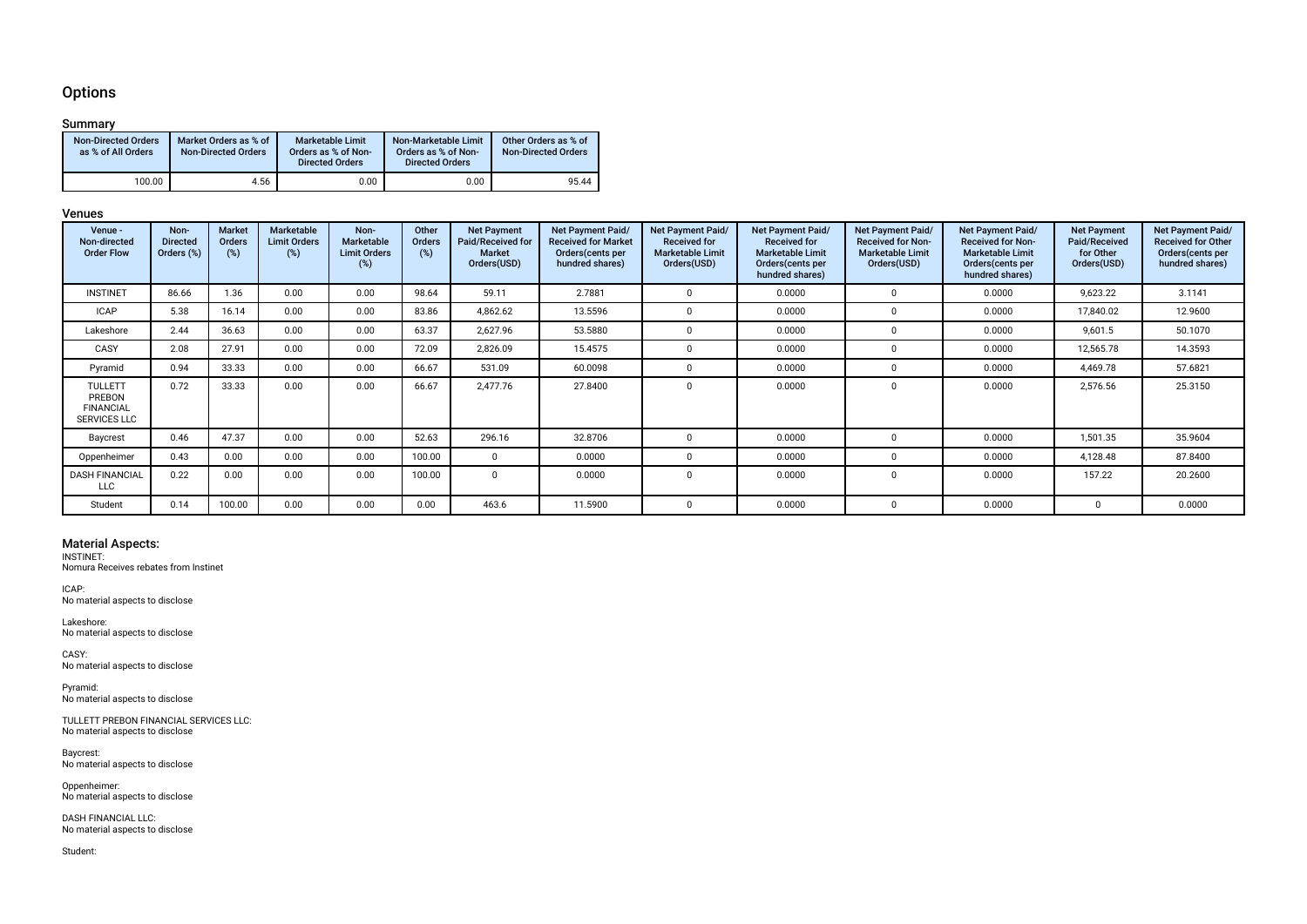# November 2020

## S&P 500 Stocks

## Summary

| <b>Non-Directed Orders</b><br>as % of All Orders | Market Orders as % of<br><b>Non-Directed Orders</b> | Marketable Limit<br>Orders as % of Non-<br><b>Directed Orders</b> | Non-Marketable Limit<br>Orders as % of Non-<br><b>Directed Orders</b> | Other Orders as % of<br><b>Non-Directed Orders</b> |
|--------------------------------------------------|-----------------------------------------------------|-------------------------------------------------------------------|-----------------------------------------------------------------------|----------------------------------------------------|
| 0.00                                             | 0.00                                                | 0.00                                                              | 0.00                                                                  | 0.00                                               |

#### Venues

| Venue -<br>Non-<br>directed<br>Order<br>Flow | <b>Non-</b><br><b>Market</b><br><b>Directed</b><br>Orders<br>Orders (%) | Marketable<br><b>Limit Orders</b> | Non-<br>Marketable<br><b>Limit Orders</b> | Other<br><b>Orders</b> | <b>Net Payment</b><br>Paid/Received for<br><b>Market</b><br>Orders(USD) | Net Payment Paid/<br><b>Received for Market</b><br>Orders (cents per<br>hundred shares) | Net Payment Paid/<br><b>Received for</b><br><b>Marketable Limit</b><br>Orders(USD) | <b>Net Payment Paid/</b><br><b>Received for</b><br><b>Marketable Limit</b><br>Orders (cents per<br>hundred shares) | Net Payment Paid/<br><b>Received for Non-</b><br><b>Marketable Limit</b><br>Orders(USD) | <b>Net Payment Paid/</b><br><b>Received for Non-</b><br><b>Marketable Limit</b><br>Orders(cents per<br>hundred shares) | <b>Net Payment</b><br>Paid/Received for<br>Other<br>Orders(USD) | <b>Net Payment Paid/</b><br><b>Received for Other</b><br>Orders(cents per<br>hundred shares) |
|----------------------------------------------|-------------------------------------------------------------------------|-----------------------------------|-------------------------------------------|------------------------|-------------------------------------------------------------------------|-----------------------------------------------------------------------------------------|------------------------------------------------------------------------------------|--------------------------------------------------------------------------------------------------------------------|-----------------------------------------------------------------------------------------|------------------------------------------------------------------------------------------------------------------------|-----------------------------------------------------------------|----------------------------------------------------------------------------------------------|
|----------------------------------------------|-------------------------------------------------------------------------|-----------------------------------|-------------------------------------------|------------------------|-------------------------------------------------------------------------|-----------------------------------------------------------------------------------------|------------------------------------------------------------------------------------|--------------------------------------------------------------------------------------------------------------------|-----------------------------------------------------------------------------------------|------------------------------------------------------------------------------------------------------------------------|-----------------------------------------------------------------|----------------------------------------------------------------------------------------------|

## Material Aspects:

 $\sim$ 

# November 2020

## Non-S&P 500 Stocks

## Summary

| <b>Non-Directed Orders</b><br>as % of All Orders | Market Orders as % of<br><b>Non-Directed Orders</b> | <b>Marketable Limit</b><br>Orders as % of Non-<br><b>Directed Orders</b> | Non-Marketable Limit<br>Orders as % of Non-<br><b>Directed Orders</b> | Other Orders as % of<br><b>Non-Directed Orders</b> |
|--------------------------------------------------|-----------------------------------------------------|--------------------------------------------------------------------------|-----------------------------------------------------------------------|----------------------------------------------------|
| 0.00                                             | 0.00                                                | 0.00                                                                     | 0.00                                                                  | 0.00                                               |

## Venues

| Venue ·<br>Non-<br>directed<br>Order<br><b>Flow</b> | <b>Non</b><br><b>Directed</b><br>Orders (%) | <b>Market</b><br><b>Orders</b><br>(% ) | <b>Marketable</b><br><b>Limit Orders</b> | Non-<br>Marketable<br><b>Limit Orders</b> | Other<br><b>Orders</b> | <b>Net Payment</b><br>Paid/Received for<br><b>Market</b><br>Orders(USD) | <b>Net Payment Paid/</b><br><b>Received for Market</b><br>Orders (cents per<br>hundred shares) | <b>Net Payment Paid/</b><br><b>Received for</b><br><b>Marketable Limit</b><br>Orders(USD) | <b>Net Payment Paid/</b><br><b>Received for</b><br><b>Marketable Limit</b><br>Orders (cents per<br>hundred shares) | Net Payment Paid/<br><b>Received for Non-</b><br><b>Marketable Limit</b><br>Orders(USD) | <b>Net Payment Paid/</b><br><b>Received for Non-</b><br><b>Marketable Limit</b><br>Orders (cents per<br>hundred shares) | <b>Net Payment</b><br>Paid/Received for<br>Other<br>Orders(USD) | <b>Net Payment Paid/</b><br><b>Received for Other</b><br>Orders (cents per<br>hundred shares) |
|-----------------------------------------------------|---------------------------------------------|----------------------------------------|------------------------------------------|-------------------------------------------|------------------------|-------------------------------------------------------------------------|------------------------------------------------------------------------------------------------|-------------------------------------------------------------------------------------------|--------------------------------------------------------------------------------------------------------------------|-----------------------------------------------------------------------------------------|-------------------------------------------------------------------------------------------------------------------------|-----------------------------------------------------------------|-----------------------------------------------------------------------------------------------|
|-----------------------------------------------------|---------------------------------------------|----------------------------------------|------------------------------------------|-------------------------------------------|------------------------|-------------------------------------------------------------------------|------------------------------------------------------------------------------------------------|-------------------------------------------------------------------------------------------|--------------------------------------------------------------------------------------------------------------------|-----------------------------------------------------------------------------------------|-------------------------------------------------------------------------------------------------------------------------|-----------------------------------------------------------------|-----------------------------------------------------------------------------------------------|

## Material Aspects:

# November 2020

**Options** 

Summary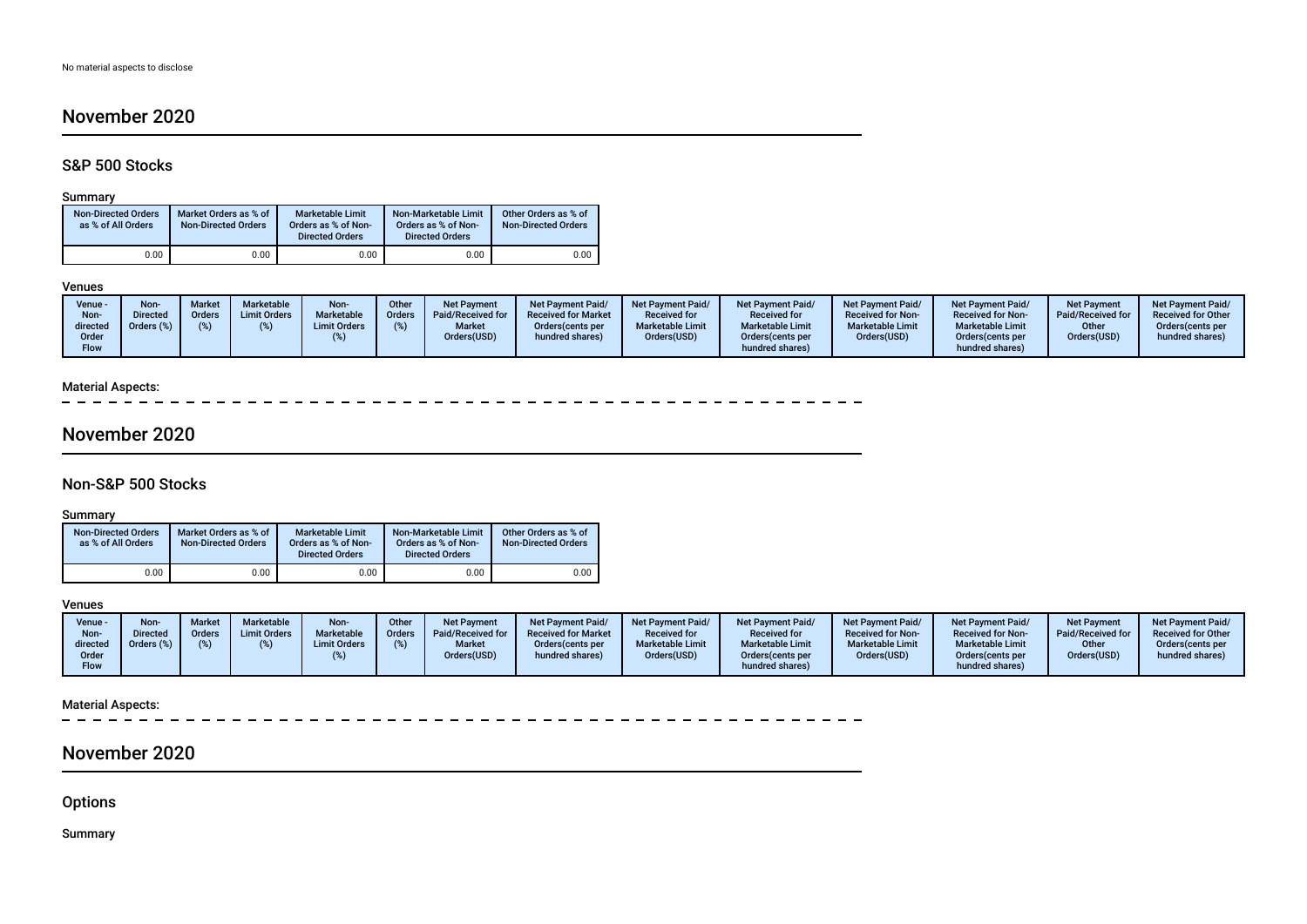| <b>Non-Directed Orders</b><br>as % of All Orders | Market Orders as % of<br><b>Non-Directed Orders</b> | Marketable Limit<br>Orders as % of Non-<br><b>Directed Orders</b> | Non-Marketable Limit<br>Orders as % of Non-<br><b>Directed Orders</b> | Other Orders as % of<br><b>Non-Directed Orders</b> |
|--------------------------------------------------|-----------------------------------------------------|-------------------------------------------------------------------|-----------------------------------------------------------------------|----------------------------------------------------|
| 100.00                                           | 3.00                                                | 0.00                                                              | 0.00                                                                  | 97.00                                              |

Venues

| Venue -<br>Non-directed<br><b>Order Flow</b>                        | Non-<br><b>Directed</b><br>Orders (%) | <b>Market</b><br>Orders<br>(%) | Marketable<br><b>Limit Orders</b><br>$(\%)$ | Non-<br>Marketable<br><b>Limit Orders</b><br>(%) | Other<br><b>Orders</b><br>(%) | <b>Net Payment</b><br>Paid/Received for<br><b>Market</b><br>Orders(USD) | Net Payment Paid/<br><b>Received for Market</b><br>Orders(cents per<br>hundred shares) | Net Payment Paid/<br><b>Received for</b><br><b>Marketable Limit</b><br>Orders(USD) | Net Payment Paid/<br><b>Received for</b><br><b>Marketable Limit</b><br>Orders(cents per<br>hundred shares) | Net Payment Paid/<br><b>Received for Non-</b><br><b>Marketable Limit</b><br>Orders(USD) | Net Payment Paid/<br><b>Received for Non-</b><br><b>Marketable Limit</b><br>Orders (cents per<br>hundred shares) | <b>Net Payment</b><br>Paid/Received<br>for Other<br>Orders(USD) | Net Payment Paid/<br><b>Received for Other</b><br>Orders(cents per<br>hundred shares) |
|---------------------------------------------------------------------|---------------------------------------|--------------------------------|---------------------------------------------|--------------------------------------------------|-------------------------------|-------------------------------------------------------------------------|----------------------------------------------------------------------------------------|------------------------------------------------------------------------------------|------------------------------------------------------------------------------------------------------------|-----------------------------------------------------------------------------------------|------------------------------------------------------------------------------------------------------------------|-----------------------------------------------------------------|---------------------------------------------------------------------------------------|
| <b>INSTINET</b>                                                     | 85.60                                 | 0.37                           | 0.00                                        | 0.00                                             | 99.63                         | $-28.56$                                                                | $-0.8285$                                                                              | $\Omega$                                                                           | 0.0000                                                                                                     | $\Omega$                                                                                | 0.0000                                                                                                           | 3,906.92                                                        | 1.3673                                                                                |
| <b>ICAP</b>                                                         | 4.54                                  | 20.00                          | 0.00                                        | 0.00                                             | 80.00                         | 7,696.86                                                                | 11.2535                                                                                | $\Omega$                                                                           | 0.0000                                                                                                     | $\Omega$                                                                                | 0.0000                                                                                                           | 8,125.73                                                        | 11.2535                                                                               |
| CASY                                                                | 3.79                                  | 26.45                          | 0.00                                        | 0.00                                             | 73.55                         | 4,183.71                                                                | 14.0961                                                                                | - 0                                                                                | 0.0000                                                                                                     | $\Omega$                                                                                | 0.0000                                                                                                           | 10,804.14                                                       | 14.7856                                                                               |
| <b>TULLETT</b><br>PREBON<br><b>FINANCIAL</b><br><b>SERVICES LLC</b> | 1.31                                  | 7.14                           | 0.00                                        | 0.00                                             | 92.86                         | 2,422.08                                                                | 27.8400                                                                                | $\Omega$                                                                           | 0.0000                                                                                                     | $\mathbf 0$                                                                             | 0.0000                                                                                                           | 9,064.3                                                         | 22.6071                                                                               |
| Pyramid                                                             | 1.25                                  | 12.50                          | 0.00                                        | 0.00                                             | 87.50                         | 822.17                                                                  | 64.8398                                                                                | - 0                                                                                | 0.0000                                                                                                     | $\Omega$                                                                                | 0.0000                                                                                                           | 5,490.89                                                        | 61.2891                                                                               |
| Oppenheimer                                                         | 1.16                                  | 0.00                           | 0.00                                        | 0.00                                             | 100.00                        |                                                                         | 0.0000                                                                                 | $\Omega$                                                                           | 0.0000                                                                                                     | $\Omega$                                                                                | 0.0000                                                                                                           | 9,062.4                                                         | 82.3855                                                                               |
| Lakeshore                                                           | 0.59                                  | 42.11                          | 0.00                                        | 0.00                                             | 57.89                         | 2.747                                                                   | 54.9400                                                                                | - 0                                                                                | 0.0000                                                                                                     | $\Omega$                                                                                | 0.0000                                                                                                           | 796.63                                                          | 54.9400                                                                               |
| <b>DASH FINANCIAL</b><br><b>LLC</b>                                 | 0.38                                  | 0.00                           | 0.00                                        | 0.00                                             | 100.00                        | $\Omega$                                                                | 0.0000                                                                                 | $\Omega$                                                                           | 0.0000                                                                                                     | $\Omega$                                                                                | 0.0000                                                                                                           | 120.95                                                          | 20.2600                                                                               |
| <b>XFA</b>                                                          | 0.34                                  | 36.36                          | 0.00                                        | 0.00                                             | 63.64                         | 626.91                                                                  | 71.2400                                                                                | $\Omega$                                                                           | 0.0000                                                                                                     | $\Omega$                                                                                | 0.0000                                                                                                           | 434.97                                                          | 68.4998                                                                               |
| CANACCORD<br><b>GENUITY INC.</b>                                    | 0.31                                  | 0.00                           | 0.00                                        | 0.00                                             | 100.00                        | $\Omega$                                                                | 0.0000                                                                                 | $\mathbf{0}$                                                                       | 0.0000                                                                                                     | 0                                                                                       | 0.0000                                                                                                           | 3,883.62                                                        | 39.0706                                                                               |

### Material Aspects:

INSTINET: Nomura receives rebates from Instinet

ICAP: No material aspects to disclose

CASY: No material aspects to disclose

TULLETT PREBON FINANCIAL SERVICES LLC: No material aspects to disclose

Pyramid: No material aspects to disclose

Oppenheimer: No material aspects to disclose

Lakeshore: No material aspects to disclose

DASH FINANCIAL LLC: No material aspects to disclose

XFA: No material aspects to disclose

CANACCORD GENUITY INC.: No material aspects to disclose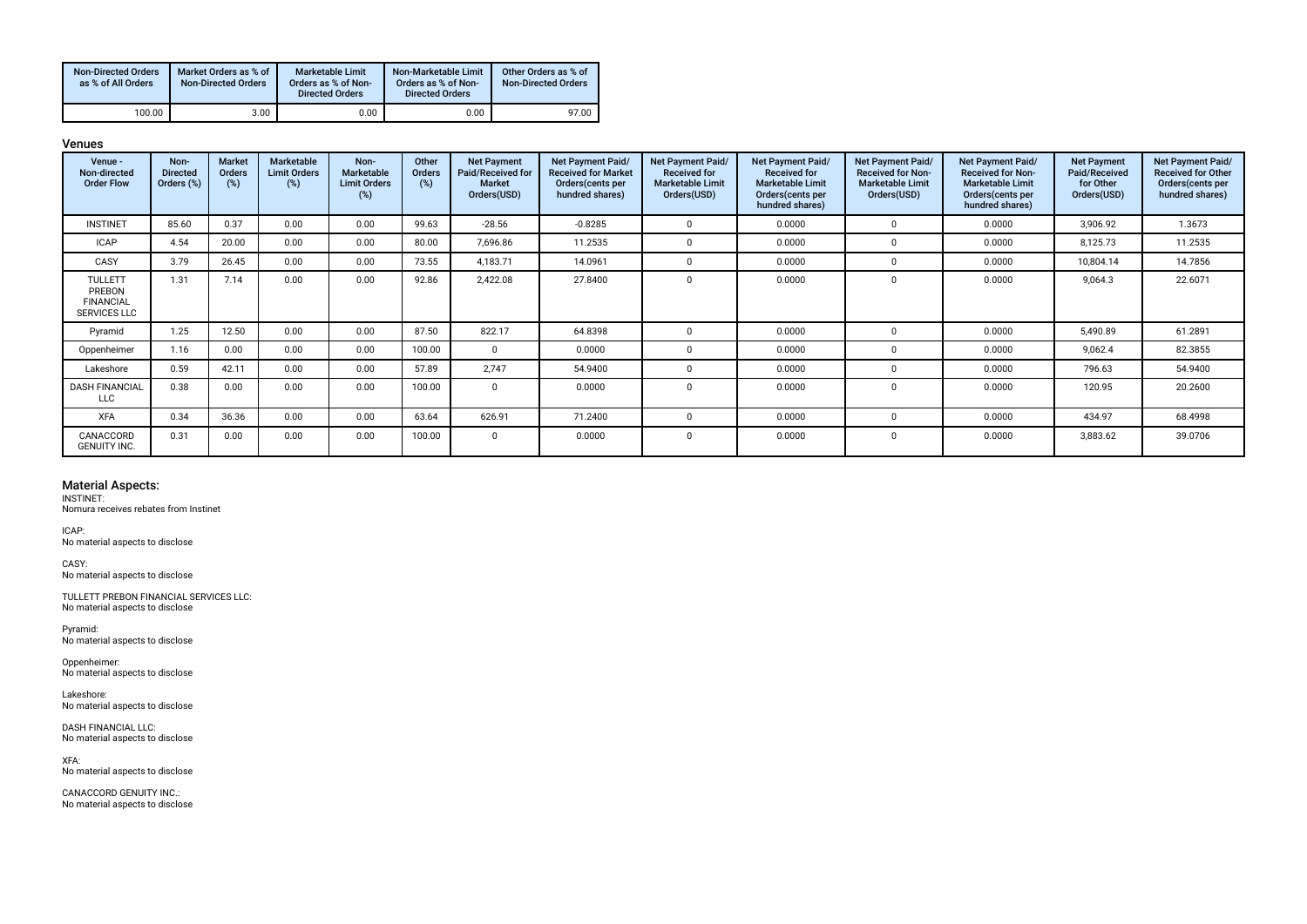# December 2020

## S&P 500 Stocks

## Summary

| <b>Non-Directed Orders</b><br>as % of All Orders |      | Market Orders as % of<br><b>Non-Directed Orders</b> | Marketable Limit<br>Orders as % of Non-<br><b>Directed Orders</b> | Non-Marketable Limit<br>Orders as % of Non-<br><b>Directed Orders</b> | Other Orders as % of<br><b>Non-Directed Orders</b> |
|--------------------------------------------------|------|-----------------------------------------------------|-------------------------------------------------------------------|-----------------------------------------------------------------------|----------------------------------------------------|
|                                                  | 0.00 | 0.00                                                | 0.00                                                              | 0.00                                                                  | 0.00                                               |

## Venues

| <b>Marketable Limit</b><br><b>Market</b><br><b>Marketable Limit</b><br>Drders (%)<br><b>Limit Orders</b><br>directed<br>Orders (cents per<br>Orders(USD)<br>Orders(USD)<br>Orders (cents per<br>hundred shares)<br>Order<br>hundred shares)<br><b>Flow</b> | <b>Received for Non-</b><br><b>Received for Non-</b><br><b>Marketable Limit</b><br><b>Marketable Limit</b><br>Orders(USD)<br>Orders (cents per<br>hundred shares) | Paid/Received for<br>Other<br>Orders(USD) | <b>Received for Other</b><br>Orders (cents per<br>hundred shares) |
|------------------------------------------------------------------------------------------------------------------------------------------------------------------------------------------------------------------------------------------------------------|-------------------------------------------------------------------------------------------------------------------------------------------------------------------|-------------------------------------------|-------------------------------------------------------------------|
|------------------------------------------------------------------------------------------------------------------------------------------------------------------------------------------------------------------------------------------------------------|-------------------------------------------------------------------------------------------------------------------------------------------------------------------|-------------------------------------------|-------------------------------------------------------------------|

## Material Aspects:

 $\overline{\phantom{a}}$ 

# December 2020

## Non-S&P 500 Stocks

## Summary

| <b>Non-Directed Orders</b><br>as % of All Orders | Market Orders as % of<br><b>Non-Directed Orders</b> | <b>Marketable Limit</b><br>Orders as % of Non-<br><b>Directed Orders</b> | Non-Marketable Limit<br>Orders as % of Non-<br><b>Directed Orders</b> | Other Orders as % of<br><b>Non-Directed Orders</b> |
|--------------------------------------------------|-----------------------------------------------------|--------------------------------------------------------------------------|-----------------------------------------------------------------------|----------------------------------------------------|
| 0.00                                             | 0.00                                                | 0.00                                                                     | 0.00                                                                  | 0.00                                               |

### Venues

| Venue -<br>Non-<br>directed<br>Order<br><b>Flow</b> | Non<br><b>Directed</b><br>Jrders (%) | Marke<br>Orders | <b>Marketable</b><br><b>Limit Orders</b> | Non-<br><b>Marketable</b><br><b>Limit Orders</b> | <b>Other</b><br><b>Orders</b> | Net Payment<br>Paid/Received for<br><b>Market</b><br>Orders(USD) | <b>Net Payment Paid/</b><br><b>Received for Market</b><br>Orders (cents per<br>hundred shares) | <b>Net Payment Paid/</b><br><b>Received for</b><br><b>Marketable Limit</b><br>Orders(USD) | <b>Net Payment Paid/</b><br><b>Received for</b><br><b>Marketable Limit</b><br>Orders(cents per<br>hundred shares) | Net Payment Paid/<br><b>Received for Non-</b><br><b>Marketable Limit</b><br>Orders(USD) | <b>Net Payment Paid/</b><br><b>Received for Non-</b><br><b>Marketable Limit</b><br>Orders(cents per<br>hundred shares) | <b>Net Payment</b><br>Paid/Received for<br>Other<br>Orders(USD) | <b>Net Payment Paid/</b><br><b>Received for Other</b><br>Orders(cents per<br>hundred shares) |
|-----------------------------------------------------|--------------------------------------|-----------------|------------------------------------------|--------------------------------------------------|-------------------------------|------------------------------------------------------------------|------------------------------------------------------------------------------------------------|-------------------------------------------------------------------------------------------|-------------------------------------------------------------------------------------------------------------------|-----------------------------------------------------------------------------------------|------------------------------------------------------------------------------------------------------------------------|-----------------------------------------------------------------|----------------------------------------------------------------------------------------------|
|-----------------------------------------------------|--------------------------------------|-----------------|------------------------------------------|--------------------------------------------------|-------------------------------|------------------------------------------------------------------|------------------------------------------------------------------------------------------------|-------------------------------------------------------------------------------------------|-------------------------------------------------------------------------------------------------------------------|-----------------------------------------------------------------------------------------|------------------------------------------------------------------------------------------------------------------------|-----------------------------------------------------------------|----------------------------------------------------------------------------------------------|

# Material Aspects:<br>- - - - - - -

<u>. . . . . . . . . . . . . . . . . . .</u>

# December 2020

## **Options**

Summary

| <b>Non-Directed Orders</b><br>as % of All Orders | Market Orders as % of<br><b>Non-Directed Orders</b> | <b>Marketable Limit</b><br>Orders as % of Non-<br><b>Directed Orders</b> | Non-Marketable Limit<br>Orders as % of Non-<br><b>Directed Orders</b> | Other Orders as % of<br><b>Non-Directed Orders</b> |
|--------------------------------------------------|-----------------------------------------------------|--------------------------------------------------------------------------|-----------------------------------------------------------------------|----------------------------------------------------|
| 100.00                                           | 3.37                                                | 0.00                                                                     | 0.00                                                                  | 96.63                                              |